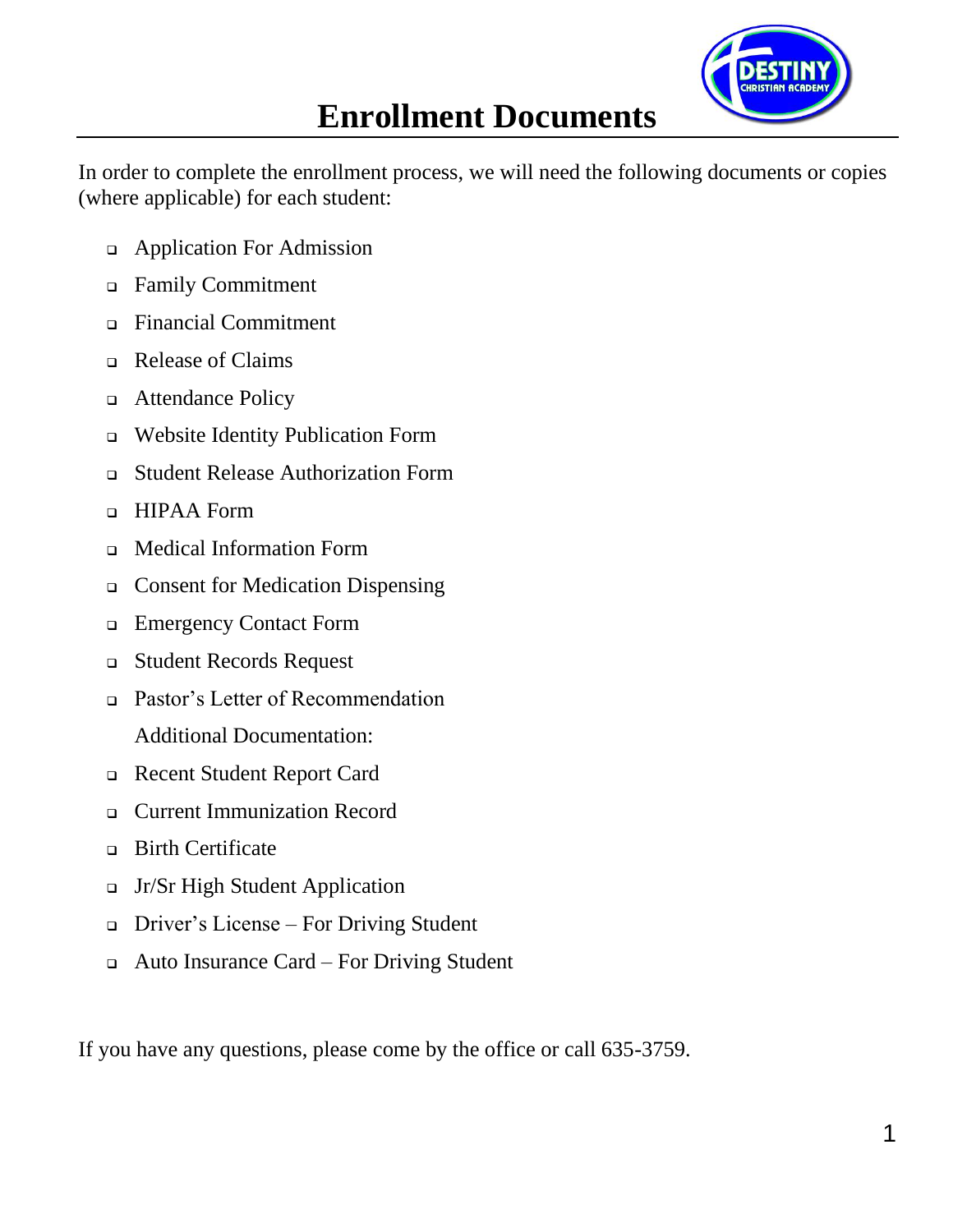# **APPLICATION FOR ADMISSION**

 $\overline{\phantom{a}}$  ,  $\overline{\phantom{a}}$  ,  $\overline{\phantom{a}}$  ,  $\overline{\phantom{a}}$  ,  $\overline{\phantom{a}}$  ,  $\overline{\phantom{a}}$  ,  $\overline{\phantom{a}}$  ,  $\overline{\phantom{a}}$  ,  $\overline{\phantom{a}}$  ,  $\overline{\phantom{a}}$  ,  $\overline{\phantom{a}}$  ,  $\overline{\phantom{a}}$  ,  $\overline{\phantom{a}}$  ,  $\overline{\phantom{a}}$  ,  $\overline{\phantom{a}}$  ,  $\overline{\phantom{a}}$ 

|  | Relationship of parents: Married _____ Divorced _____ Widowed _____ Never Married         |  |
|--|-------------------------------------------------------------------------------------------|--|
|  | Name of person legally responsible for student:                                           |  |
|  |                                                                                           |  |
|  |                                                                                           |  |
|  |                                                                                           |  |
|  |                                                                                           |  |
|  | Grade Entering _____________ Transferring from __________________________________         |  |
|  |                                                                                           |  |
|  | How did you hear about D.C.A.                                                             |  |
|  |                                                                                           |  |
|  |                                                                                           |  |
|  | Are there any health concerns/issues that Destiny Christian Academy needs to be aware of? |  |
|  |                                                                                           |  |
|  |                                                                                           |  |
|  |                                                                                           |  |
|  |                                                                                           |  |

Parent/Guardian Initial \_\_\_\_\_\_\_\_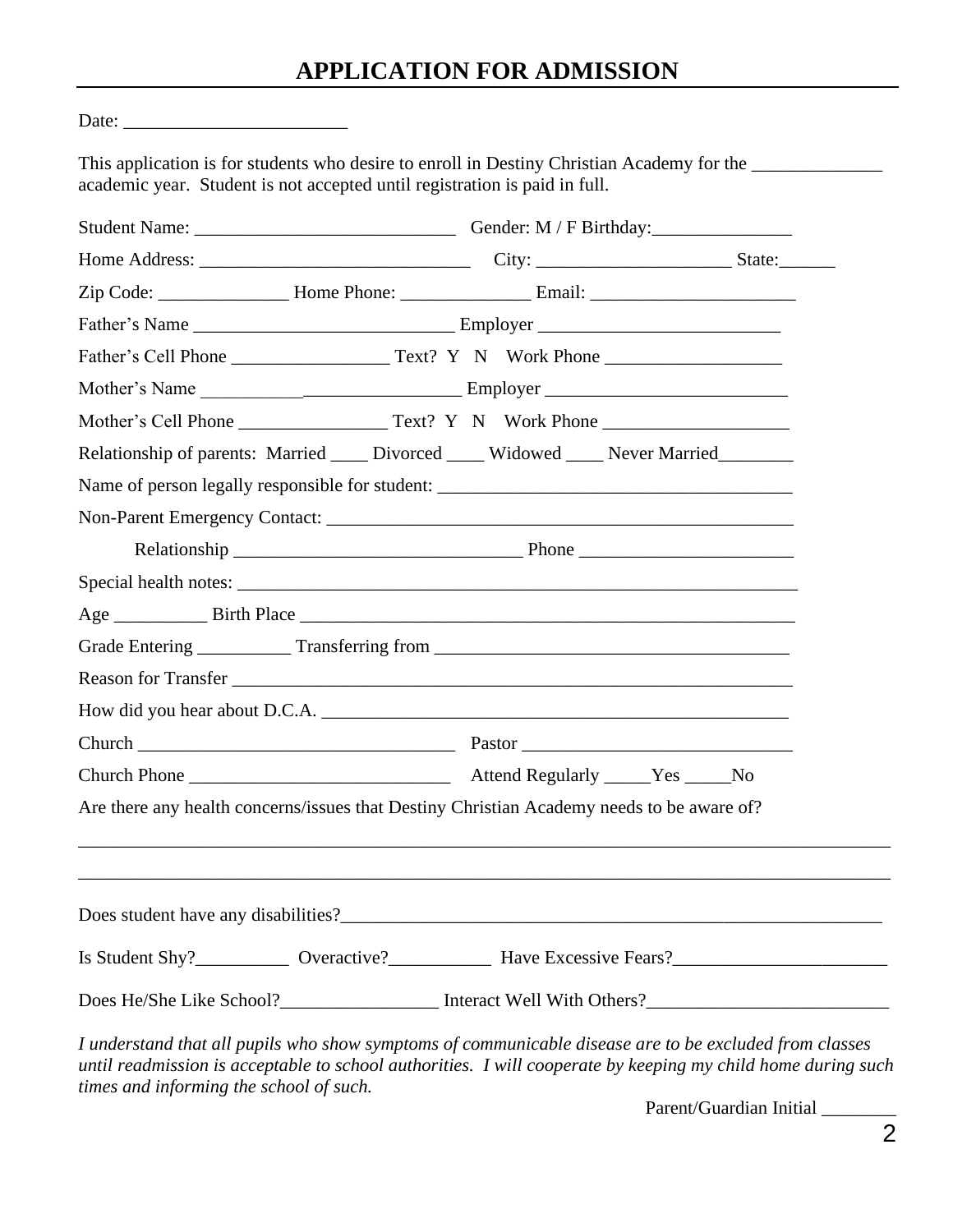#### **Family Commitment to DCA**

#### **Please read and initial**

- \_\_\_I understand that the school program is an integral part of child training of which I am expected to support.
- I hereby commit to assume my scriptural responsibility for financial support of the school.
- I understand my child is expected to take part in school activities, including P.E. and sponsored trips away from the school, and I absolve the school from liability to me or my child because of injury to my child at properly supervised school activities.
- I agree to uphold and support the high academic standards of the school by providing a place at home for my child to study and by encouraging my child in the completion of any homework or assignment.
- I have read and understand the absence and tardy policies and will make sure to have my child to school regularly and on time.
- I appreciate the standards of the school and will not tolerate profanity, obscenity in word or action, dishonor to the Godhead or Word of God, or disrespect to any staff at the school.
- I understand that the school reserves the right, after a parental conference, to dismiss any child who fails to comply with established regulations and discipline, or whose parents do not assume their responsibilities to the school.
- I have read the parent handbook and agree to abide by all policies set forth.

\_\_\_\_\_\_\_\_\_\_\_\_\_\_\_\_\_\_\_\_\_\_\_\_\_\_\_\_\_\_\_\_\_\_\_\_\_\_\_\_\_\_\_\_\_\_\_\_\_\_\_\_\_\_\_\_\_\_\_\_\_\_\_\_\_\_\_\_\_\_\_\_\_\_\_\_\_

I understand and agree to the terms stated on this application.

Parent/Guardian Signature Date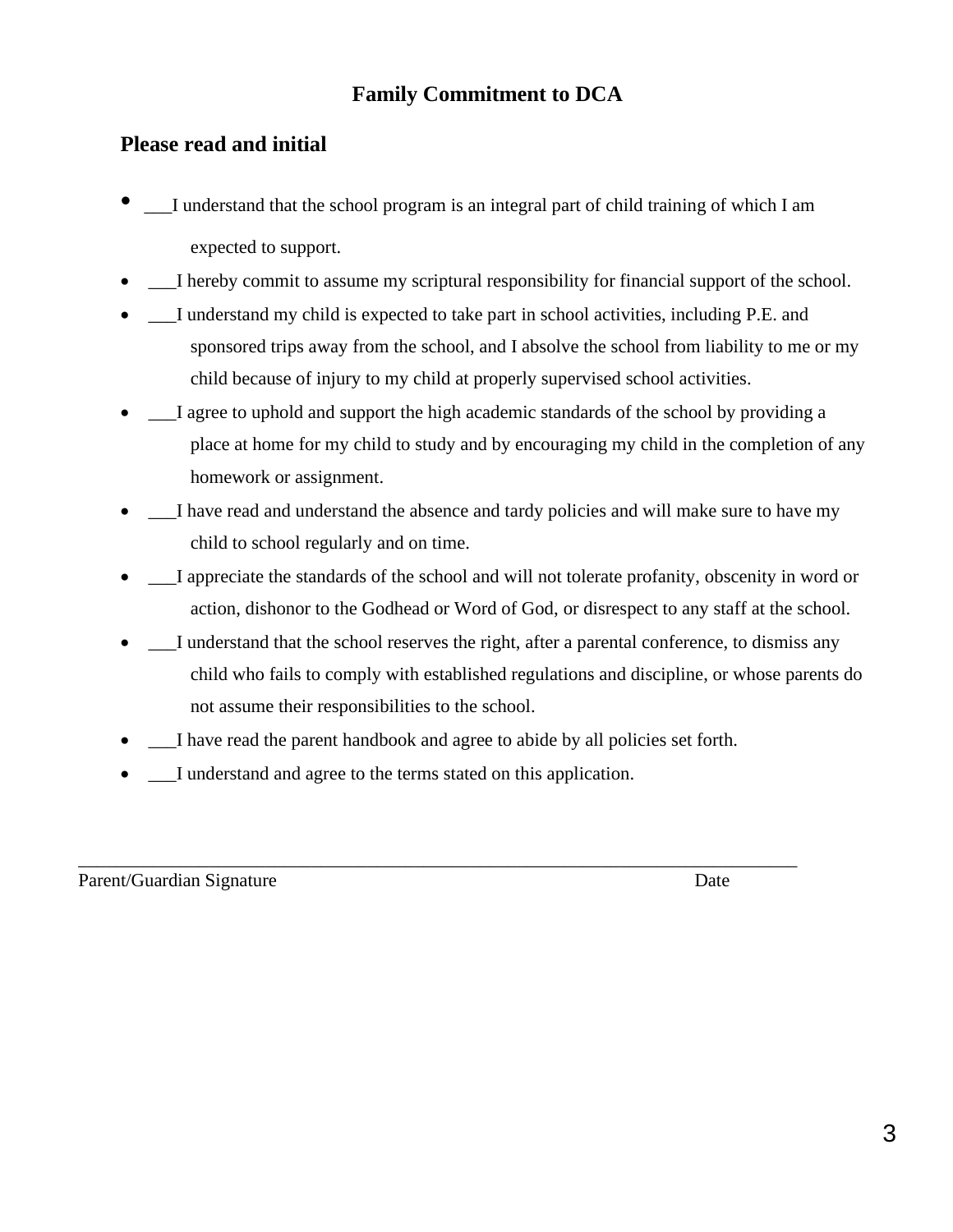#### **Financial Commitment**

*I realize that in order to meet the income of the school, it is necessary that I keep my child enrolled for the full school term, and if circumstances beyond my control force me to withdraw my children, I agree to give 30 day's written notice to Destiny Christian Academy, and to pay tuition in full.*

I realize that Destiny Christian Academy is a non-profit organization. I understand that if my bill is not paid by the 11th of each month, I will pay a late fee of \$25.00 or 10% whichever is greater on the amount due, and if not paid by the end of the month, I understand that my child will not be allowed to return to DCA until such time I am able to make the payment in full. I understand that all registration and curriculum fees are non-refundable.

I understand that there is a \$25.00 service charge on all returned or resubmitted checks and if two checks are returned or resubmitted within the school year, I will make all future payments by way of cash, money order, or cashier's check. (Service charge is subject to change if bank increases fee).

I understand that payments are to be handled through the office or school administrator and not through the classroom supervisor. I may also mail the payments to the office at **215 E. 8 th Street, Cheyenne, WY 82007**.

**I understand that records and/or report cards will not be issued or released until total accounts have been paid in full.**

If you are unable to participate in any fundraiser, a charge of \$100 will be added to your account.

Parent/Guardian Initial \_\_\_\_\_\_\_\_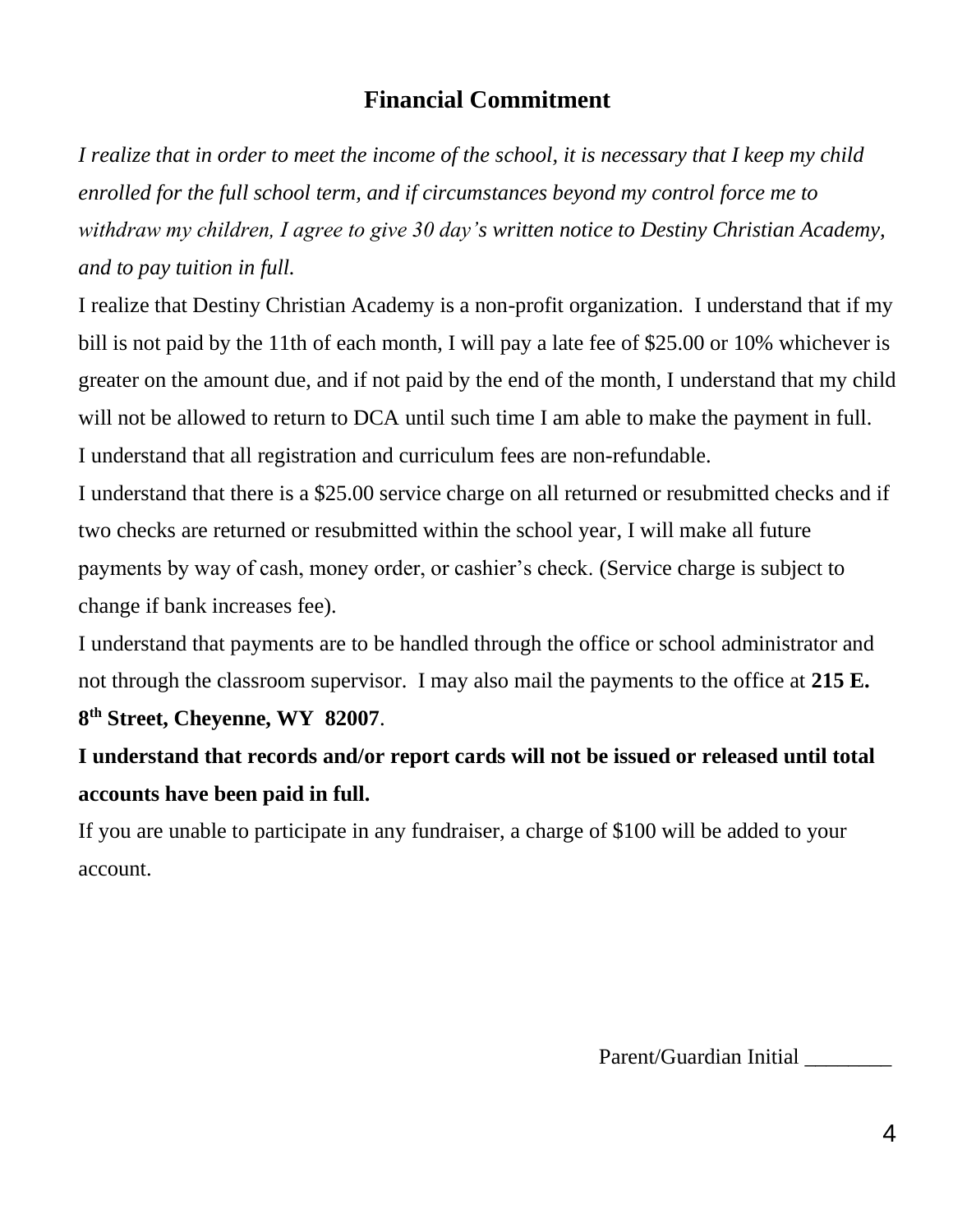# **Release of Claims**

This release of claim agreement is made and entered into on this <u>day</u> of

\_\_\_\_\_\_\_\_\_\_\_\_\_\_\_\_\_\_, by Destiny Christian Academy (DCA) and

 $\text{Parent}(s)/\text{Guardian of}$ ,

your child, in the City of Cheyenne, Laramie County, in the State Of Wyoming, in allowing my child or ward to participate in all school activities of DCA for the school year. I do hereby release DCA, its agents, employees, members, and administrator for all personal injuries known or unknown which \_\_\_\_\_\_\_\_\_\_\_\_\_\_\_\_\_\_\_\_\_\_\_\_\_\_\_\_\_\_\_\_(name of child) has or may incur by participating in the activities of the school. Should legal action be brought in contradiction of this release, I agree to reimburse the parties against whom it is brought for all reasonable attorney's fees and court costs. If I reach a point of disagreement on an issue of a non-criminal nature with DCA, and/or its legal corporate entity, in keeping with I Corinthians 6:1, I agree to submit to a board of conciliation and the members and officials of the school rather than taking the dispute to a civil court. I agree that the procedure to be followed, including costs involved, would be that which the Christian Legal Society has established.

I have read the release and understand all of its terms and execute it voluntarily and with full knowledge of its significance.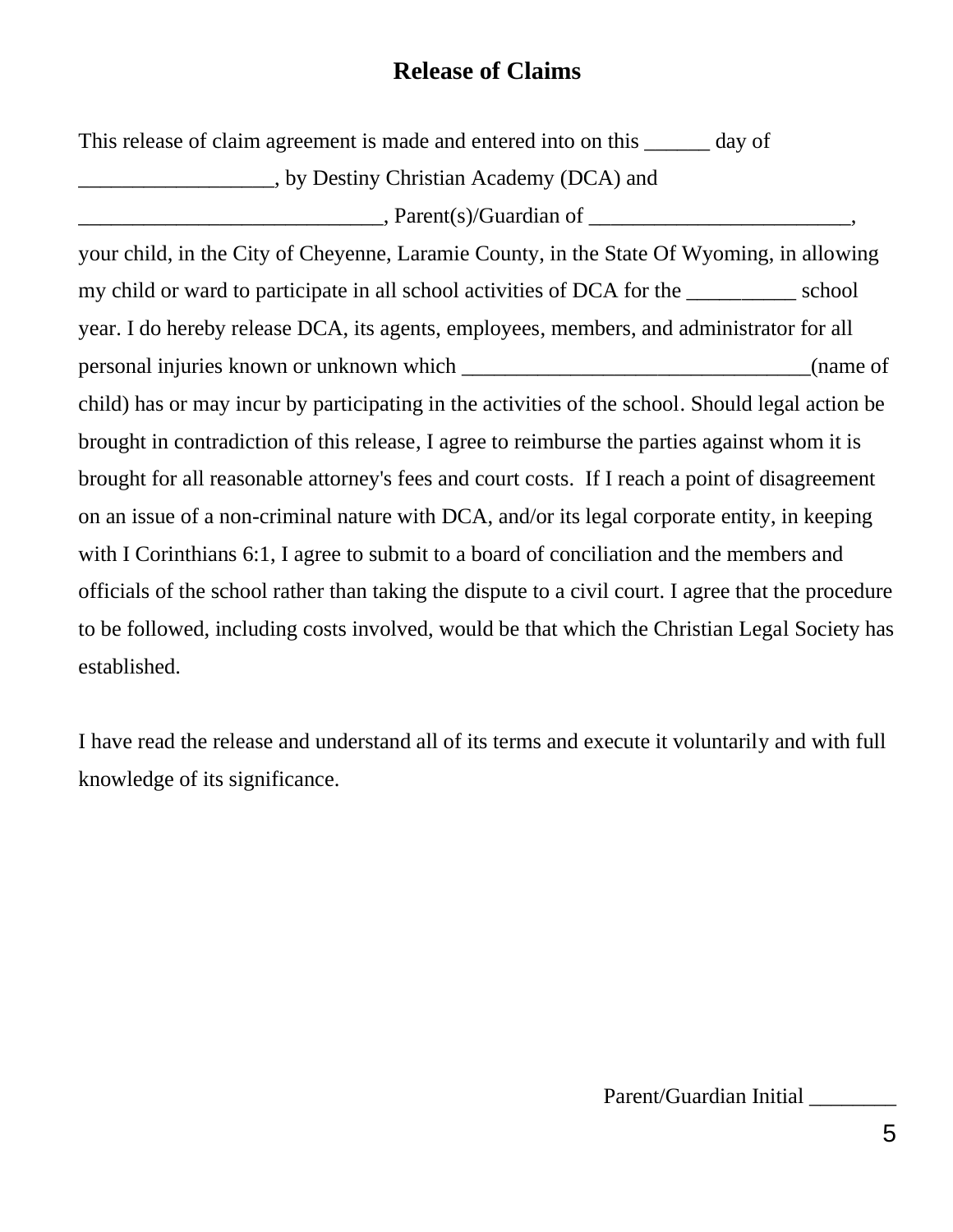# **Attendance Policy**

- 1. Every student is expected to attend PUNCTUALLY and REGULARLY. If a student is **absent or tardy**, the parent should **call** into the office by **10:00** am to inform the school of the absence and reason. If the parent does not call, the absence or tardy will be recorded as unexcused.
- 2. No student will be permitted to leave the school at any time before the regular hour of dismissal except by written permission of the parent.
- 3. Students must have a note from parents to leave school with anyone other than regular driver.
- 4. Students that are absent 3 or more consecutive days due to illness will require a doctor's note for the student to be allowed to return to school.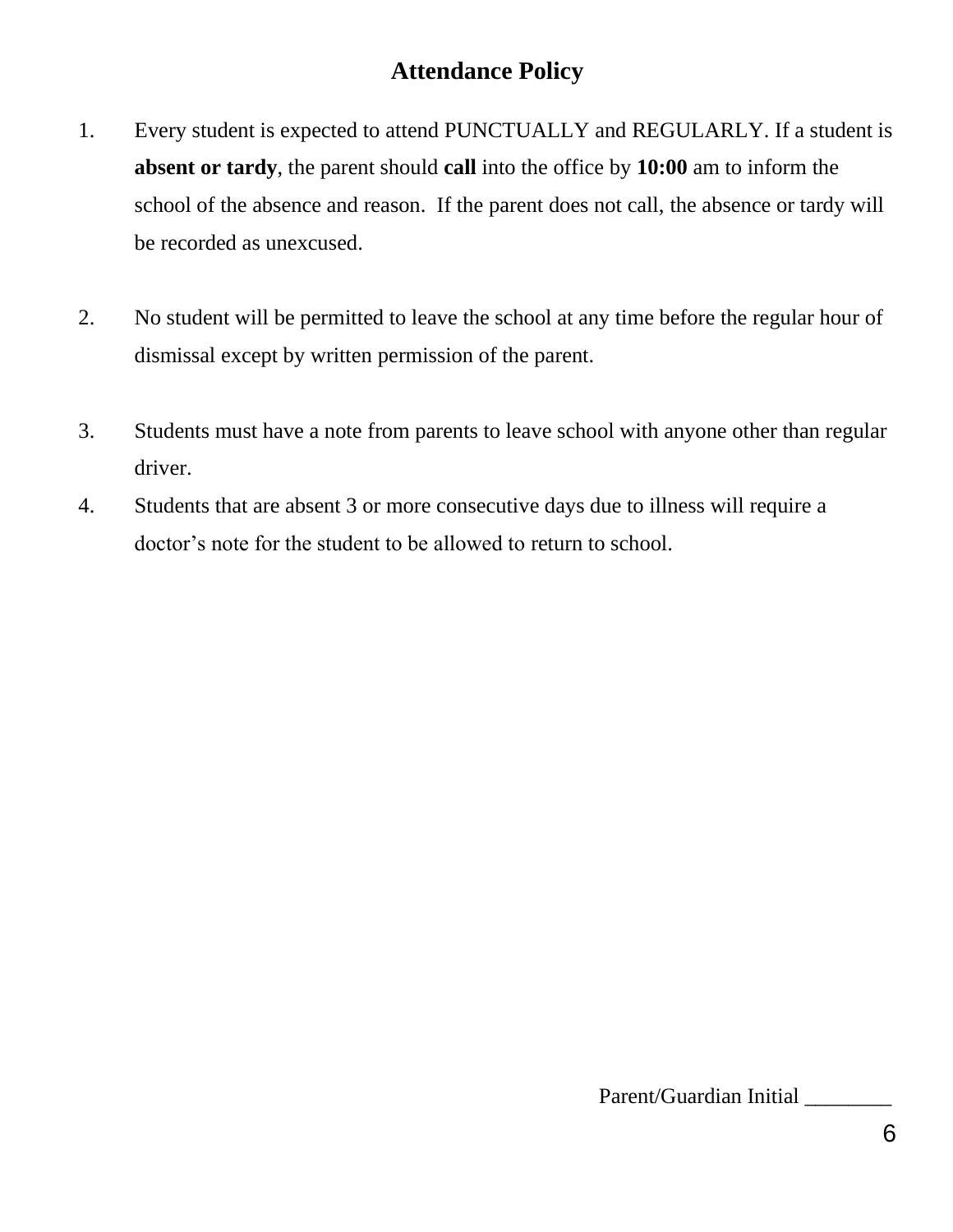# **Website Identity Publication Form**

Destiny Christian Academy's website and social media pages can/will include multimedia content in the form of pictures of the staff, students, and parents taken throughout the year of school related activities and events. Because the primary audience of our website would be better served by posting photographs of these activities and events, we have set the following Web Privacy Policy guidelines.

- **Elementary:** Only group pictures will be published. No pictures of a single child will be used without special consent. Also, students will not be identified, only the activity, and if appropriate, date and location.
- **Middle School:** Only group pictures will be published. No pictures of a single child will be used without special consent. If space permits, the student's first name, as well as their class or event may identify the student in the picture. Example: John, Miller Farms Field Trip, 2007.
- **High School:** Individual and group pictures will be published. The student(s) may be identified as listed above.

No inappropriate or questionable content will be posted. The school administrator will preview the website or social media page before it is posted for public viewing.

Student's personal information will never be posted. i.e.

- Phone numbers
- E-mail addresses
- Home address

At the parent(s) request, we will make the following accommodations:

- Withhold the student's name in High School or Middle School.
- Withhold individual pictures of High School students.
- Not publish any pictures of the student.

We welcome your input regarding these guidelines. Please let us know if there are any questions you have concerning our policy.

| Permission to Post Pictures: Yes |  |  |
|----------------------------------|--|--|
|----------------------------------|--|--|

Accommodations:

Parent/Guardian Initial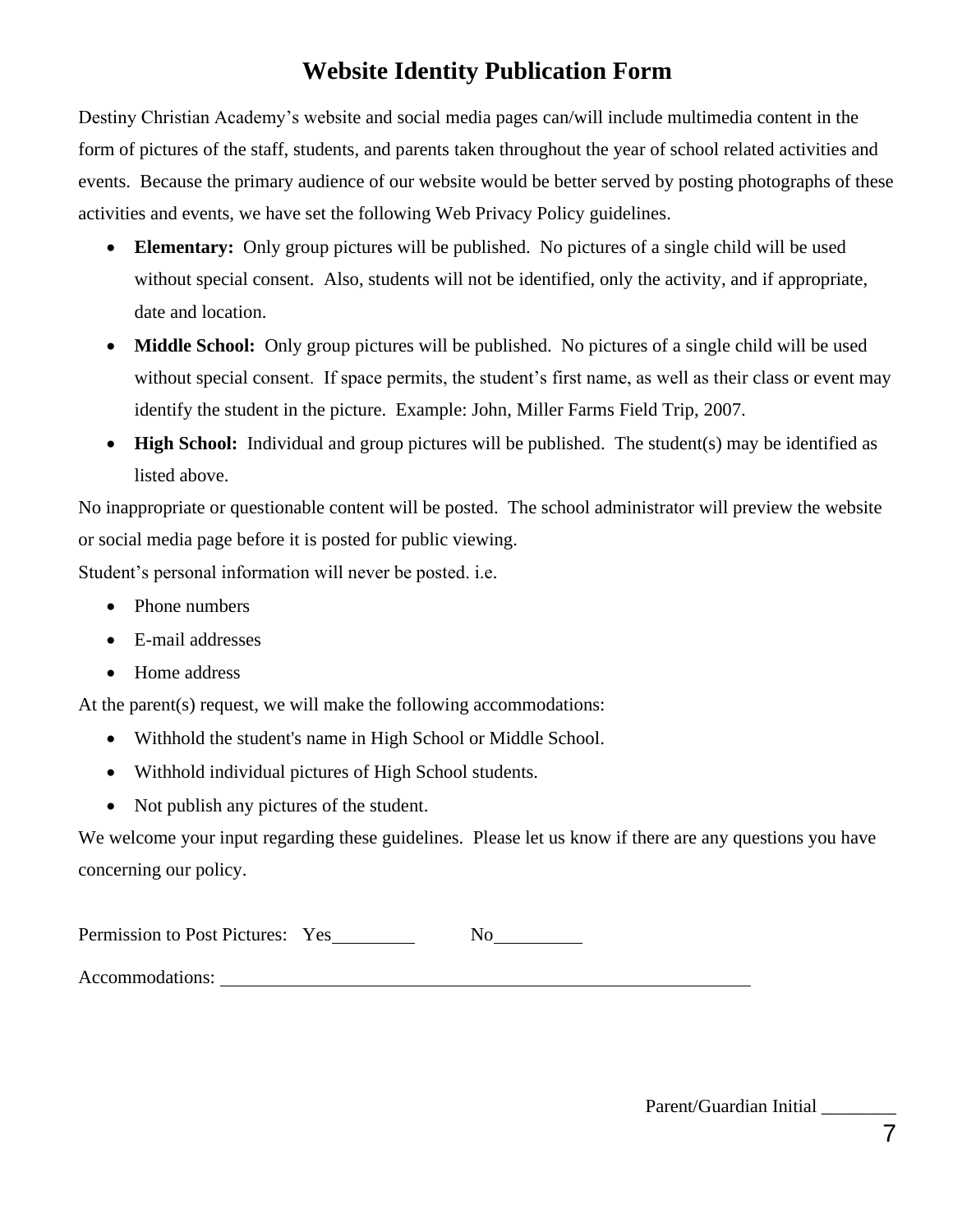# **Student Release Authorization**

to the following individual(s):

| Name | Relationship | <b>Phone Number</b> |
|------|--------------|---------------------|
|      |              |                     |
|      |              |                     |
|      |              |                     |
|      |              |                     |
|      |              |                     |

Parent/Guardian Initial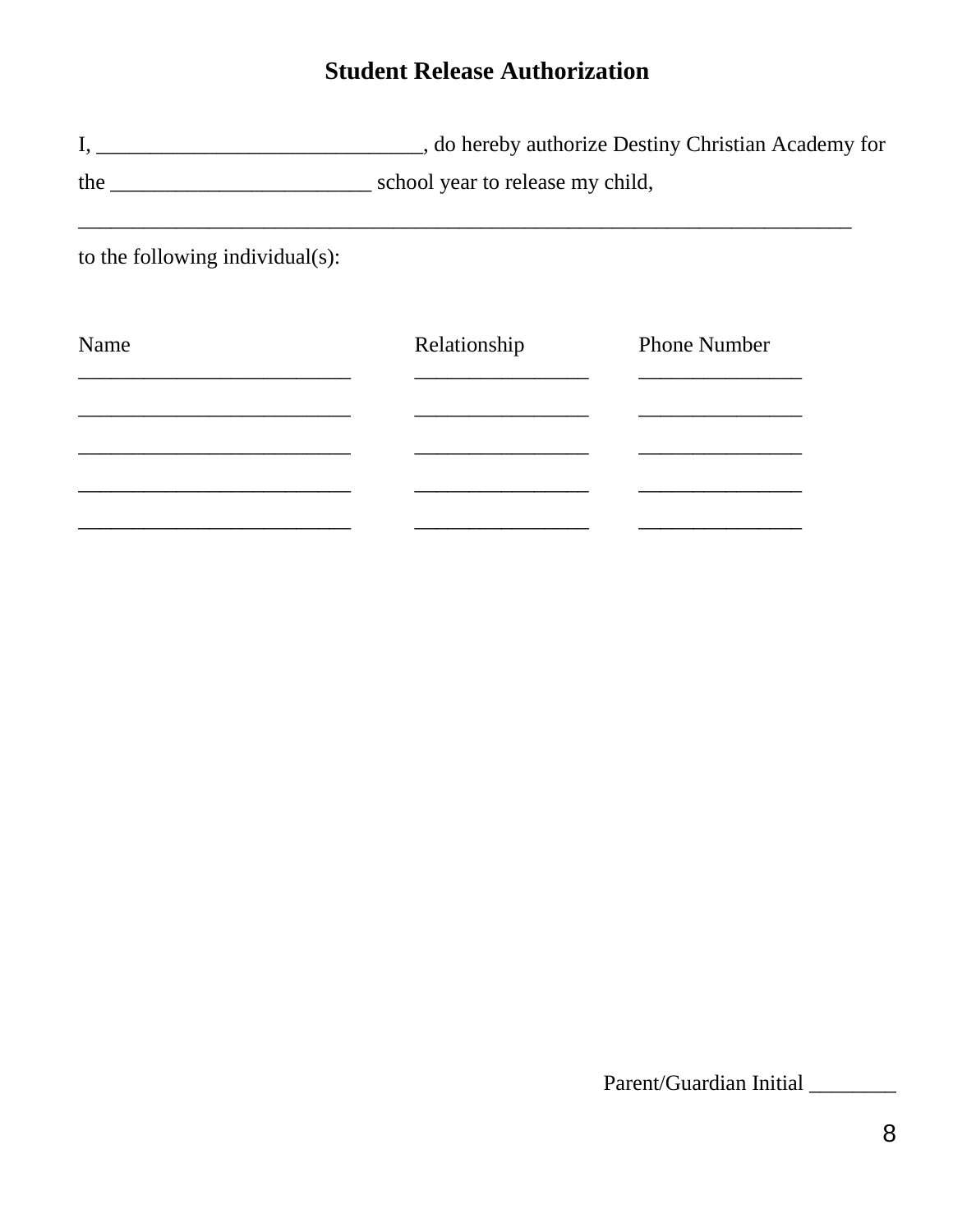# **HIPAA (Health Insurance Portability and Accountability Act) Release Form**

Date:

Student Name:

I, \_\_\_\_\_\_\_\_\_\_\_\_\_\_\_\_\_\_\_\_\_\_\_\_\_, for the \_\_\_\_\_\_\_\_\_\_\_\_\_\_\_ school year give Destiny Christian Academy's nurse permission to discuss anything that will benefit my child with the DCA staff. Parent/Guardian will be notified prior to any discussion; any discussion between the DCA nurse and staff is confidential.

Parent/Guardian Signature

\_\_\_\_\_\_\_\_\_\_\_\_\_\_\_\_\_\_\_\_\_\_\_\_\_\_\_\_\_\_\_\_\_\_\_\_

#### **Medical Information Form**

| Do you Immunize? Yes or No                                                                                                                                          |
|---------------------------------------------------------------------------------------------------------------------------------------------------------------------|
| Does your child have allergies of any kind?<br><u>Letter Section 16</u> yes, Please                                                                                 |
| Has your child been diagnosed with any medical conditions? These If yes, Please                                                                                     |
| Does your child take any prescription medication?<br><u>If yes, Please list medication</u> , dosage, start<br>date, related diagnosis/reason for medication<br>use: |

*I will notify the school of any changes to my child's medical status. I understand that all students who show symptoms of communicable disease are to be excluded from classes until readmission is acceptable to school authorities. I will cooperate by keeping my child home during such times and informing the school as such.*

Parent/Guardian Signature

\_\_\_\_\_\_\_\_\_\_\_\_\_\_\_\_\_\_\_\_\_\_\_\_\_\_\_\_\_\_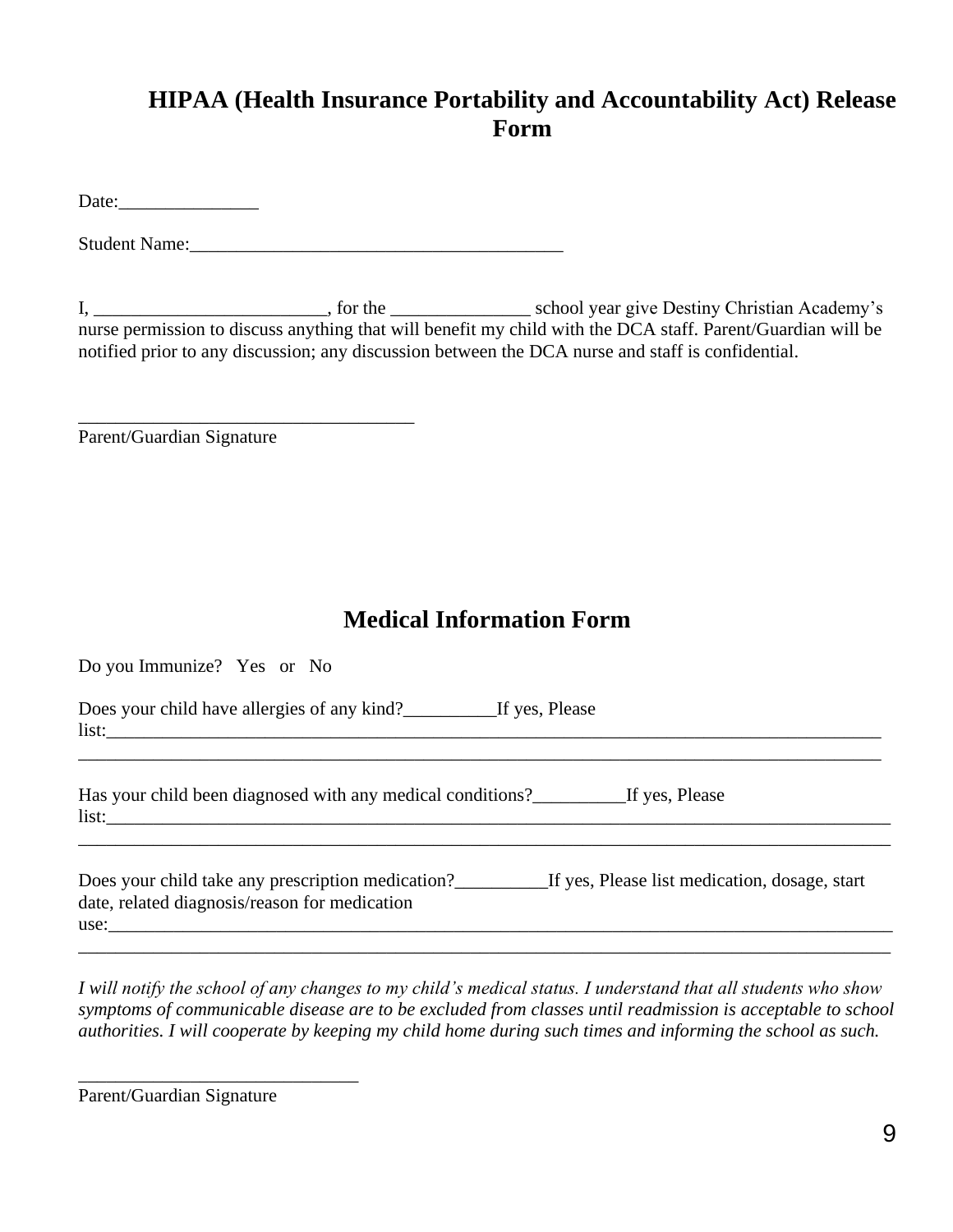### **Consent for Medication Dispensing**

I, \_\_\_\_\_\_\_\_\_\_\_\_\_\_\_\_\_\_\_\_\_\_\_\_\_, for the \_\_\_\_\_\_\_\_\_\_\_\_\_\_\_\_\_\_ school year give Destiny Christian Academy's nurse and staff permission to administer medication(s) as follows [check all that apply]: Antacid Antiseptic  $\sharp$  Benadryl Cream Cough Drops Cough Syrup **E** Eye Drops **H** Hydrogen Peroxide Orajel Ibuprofen **#** Rubbing Alcohol Triple Antibiotic Ointment  $\blacksquare$  Tylenol Other\_\_\_\_\_\_\_\_\_\_\_\_\_\_\_\_\_\_\_\_\_\_\_\_\_\_\_\_\_\_ Additional Comments/Medications: \_\_\_\_\_\_\_\_\_\_\_\_\_\_\_\_\_\_\_\_\_\_\_\_\_\_\_\_\_\_\_\_\_\_\_\_\_\_\_\_\_\_\_\_\_\_\_\_\_\_\_\_\_\_\_\_\_\_\_\_\_\_\_\_\_\_\_\_\_\_\_\_\_\_\_\_\_\_\_\_\_

\_\_\_\_\_\_\_\_\_\_\_\_\_\_\_\_\_\_\_\_\_\_\_\_\_\_\_\_\_\_\_\_\_\_\_\_\_\_\_\_\_\_\_\_\_\_\_\_\_\_\_\_\_\_\_\_\_\_\_\_\_\_\_\_\_\_\_\_\_\_\_\_\_\_\_\_\_\_\_\_\_ \_\_\_\_\_\_\_\_\_\_\_\_\_\_\_\_\_\_\_\_\_\_\_\_\_\_\_\_\_\_\_\_\_\_\_\_\_\_\_\_\_\_\_\_\_\_\_\_\_\_\_\_\_\_\_\_\_\_\_\_\_\_\_\_\_\_\_\_\_\_\_\_\_\_\_\_\_\_\_\_\_

*I will notify the school of any changes to my child's medical status and any potential medication interactions.*

Parent/Guardian Signature

\_\_\_\_\_\_\_\_\_\_\_\_\_\_\_\_\_\_\_\_\_\_\_\_\_\_\_\_\_\_\_\_\_\_\_\_

\_\_\_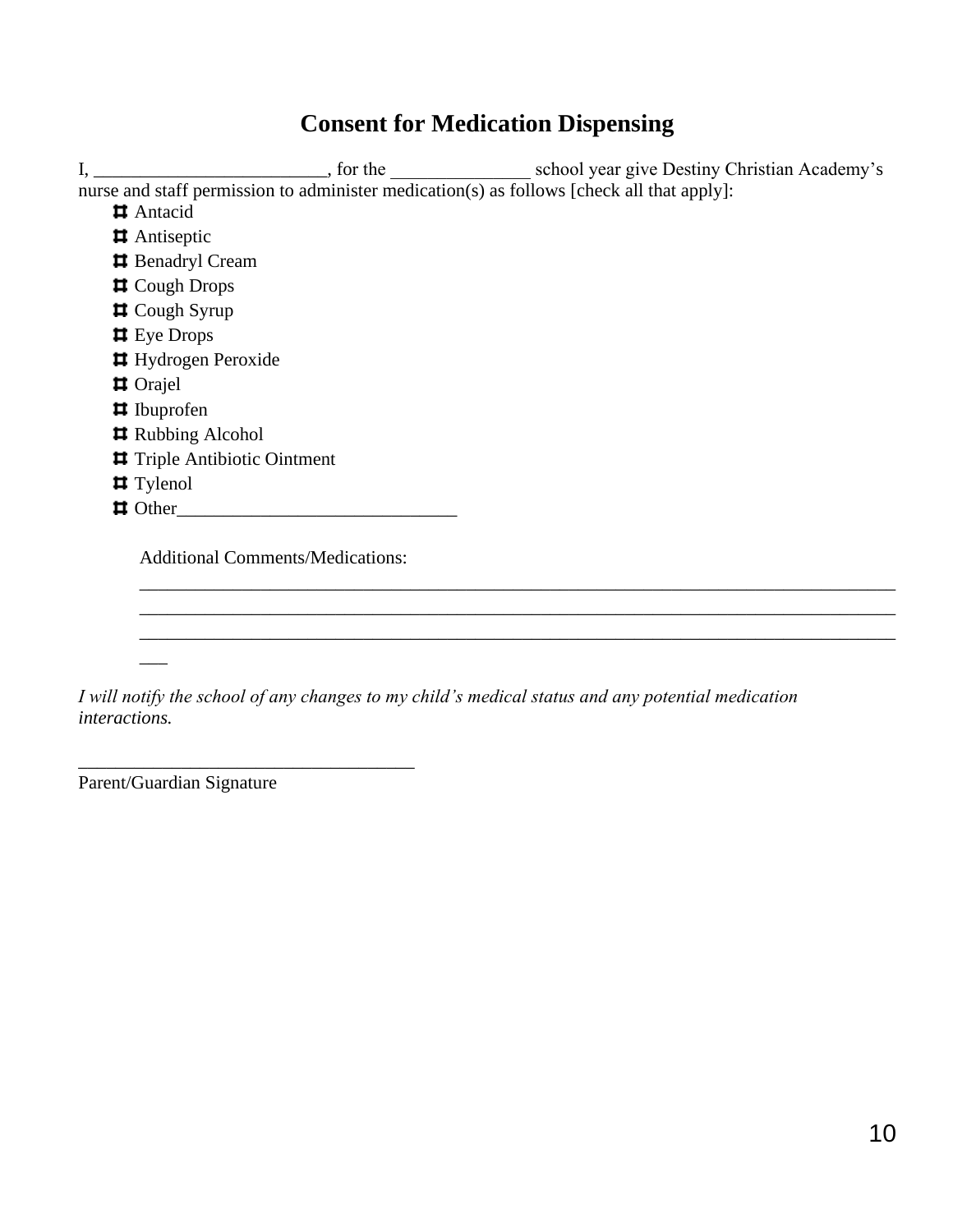# **Emergency Contact Form**

| Student Name: Name and Student Name and Student Name and Student Assembly                                                                                                                                                                      |  |  |  |
|------------------------------------------------------------------------------------------------------------------------------------------------------------------------------------------------------------------------------------------------|--|--|--|
| Legal Guardian Name(s), Relationship, and Profession/Military: -                                                                                                                                                                               |  |  |  |
|                                                                                                                                                                                                                                                |  |  |  |
| Mailing<br>Address: <u>Address:</u> Address: Address: Address: Address: Address: Address: Address: Address: Address: Address: Address: Address: Address: Address: Address: Address: Address: Address: Address: Address: Address: Address: Addr |  |  |  |
|                                                                                                                                                                                                                                                |  |  |  |
|                                                                                                                                                                                                                                                |  |  |  |
|                                                                                                                                                                                                                                                |  |  |  |
|                                                                                                                                                                                                                                                |  |  |  |
|                                                                                                                                                                                                                                                |  |  |  |
|                                                                                                                                                                                                                                                |  |  |  |
|                                                                                                                                                                                                                                                |  |  |  |
| 1 <sup>st</sup> Emergency Contact (other than legal guardian) Name and Relationship:                                                                                                                                                           |  |  |  |
|                                                                                                                                                                                                                                                |  |  |  |
|                                                                                                                                                                                                                                                |  |  |  |
|                                                                                                                                                                                                                                                |  |  |  |
|                                                                                                                                                                                                                                                |  |  |  |
| 2 <sup>nd</sup> Emergency Contact (other than legal guardian) Name and Relationship:                                                                                                                                                           |  |  |  |
|                                                                                                                                                                                                                                                |  |  |  |
|                                                                                                                                                                                                                                                |  |  |  |
|                                                                                                                                                                                                                                                |  |  |  |
|                                                                                                                                                                                                                                                |  |  |  |
| Allergies:<br>,我们也不能在这里的时候,我们也不能在这里的时候,我们也不能不能不能不能不能不能不能不能不能不能不能不能不能不能不能。""我们的是我们的,我们也不能不能不能不能                                                                                                                                                 |  |  |  |
|                                                                                                                                                                                                                                                |  |  |  |
| <b>Additional Comments:</b>                                                                                                                                                                                                                    |  |  |  |

Parent/Guardian Initial \_\_\_\_\_\_\_\_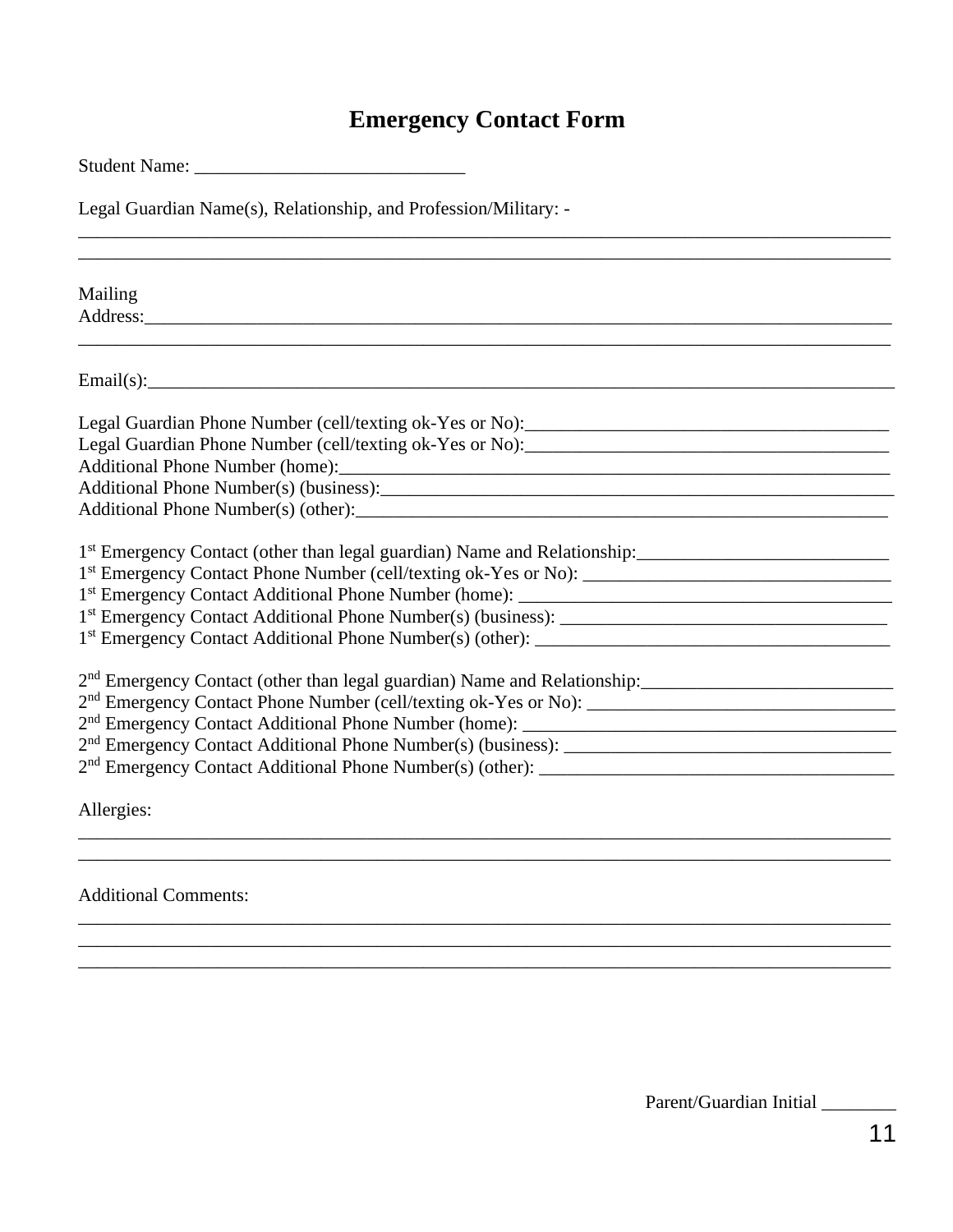## **Records Request**

| $\mathbf{r}$ |  |  |
|--------------|--|--|
|              |  |  |

\_\_\_\_\_\_\_\_\_\_\_\_\_\_\_\_\_\_\_\_\_\_\_\_\_\_\_\_\_\_\_\_

\_\_\_\_\_\_\_\_\_\_\_\_\_\_\_\_\_\_\_\_\_\_\_\_\_\_\_\_\_\_\_\_

I authorize you to release records and other information as indicated below for:

| <b>Student Name:</b> |                           |  |
|----------------------|---------------------------|--|
|                      | Date of Birth:            |  |
|                      | Academics/Attendance      |  |
|                      | <b>Test Scores</b>        |  |
|                      | <b>Evaluation Reports</b> |  |
|                      | Other (Health, etc.)      |  |

*\_\_\_\_\_\_\_\_\_\_\_\_\_\_\_\_\_\_\_\_\_\_\_\_\_\_\_\_\_\_\_\_\_\_\_\_\_\_\_\_\_\_\_\_\_\_\_\_\_\_\_\_\_\_\_\_\_\_\_\_\_\_\_\_\_\_\_\_\_*

Please send to:

Destiny Christian Academy  $215$  E.  $8<sup>th</sup>$  Street Cheyenne, WY 82007 Phone: (307) 635-3759 Fax: (307) 634-7591

Parent/Guardian Signature